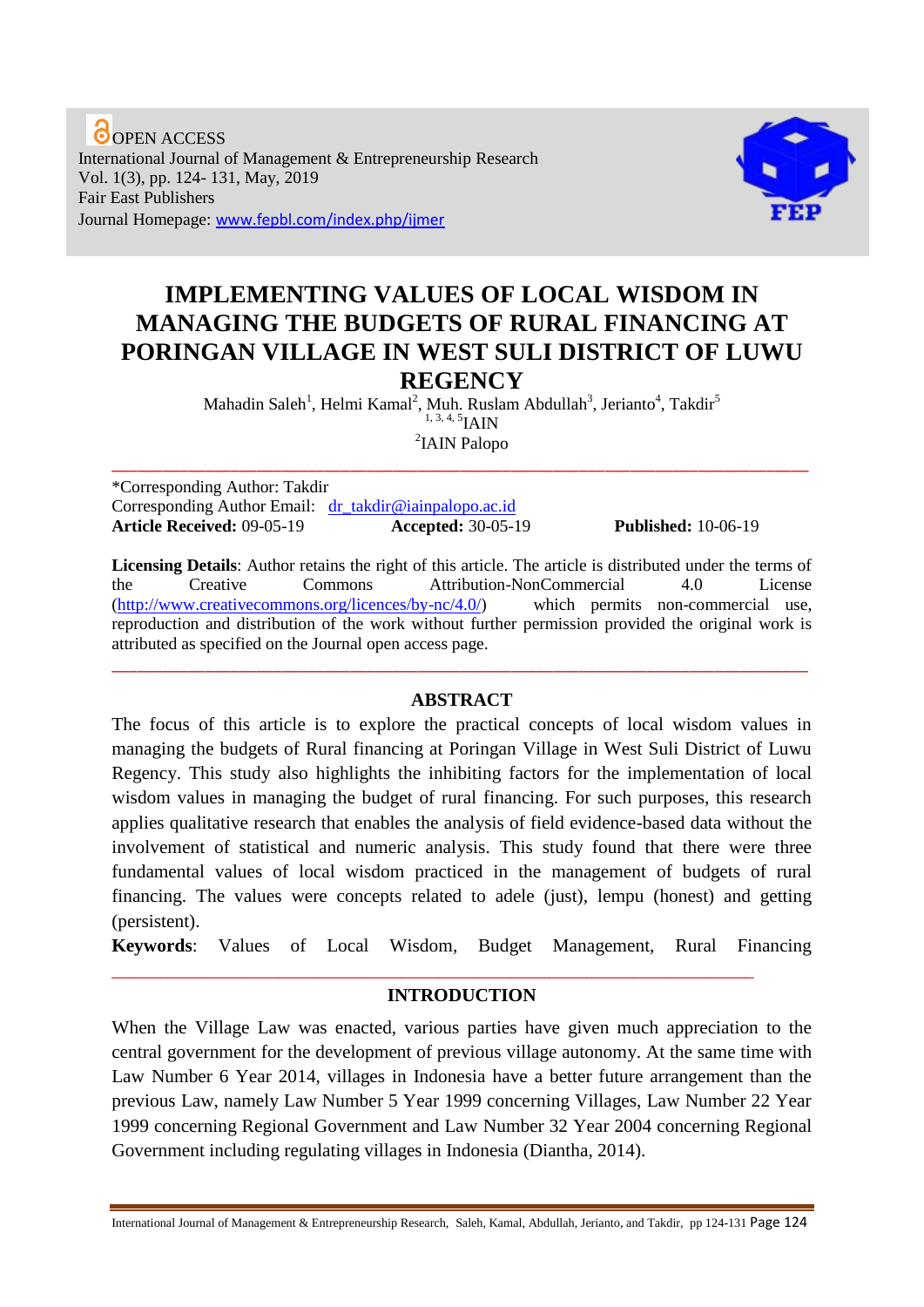The Village Fund allocation (hereinafter abbreviated as ADD) is currently given entirely to the village concerned to plan, implement and report the ADD provided by the central government. This is intended to accelerate the realization of community welfare through the improvement, service, empowerment and participation of rural communities, as well as increasing regional competitiveness by taking into account the principles of democracy, equity, justice, privilege and specificity of an area within the unity of the Republic of Indonesia.

Village authority to organize and manage the community independently requires the existence of reliable and capable human beings as village managers as a self governing community (a community that manages its government independently). Village regeneration is a very strategic activity for the creation of villages that are strong, advanced, independent and democratic. Village regeneration involves increasing the capacity of rural communities in all life, especially in developing capacity in democratic village management (Dindin, 2015).

The existence of these policies provides opportunities for each region to develop the potential that exists in their respective regions so that the values of local wisdom can also be one of the references in managing the village government system including those in Poringan Village, Suli Barat District, Luwu Regency who apply local values in ADD management practices.

In this context, this study focuses on identification the application of local values in the practice of managing village budget funds in Poringan Village, Suli Barat District, Luwu Regency.

#### **METHODOLOGY**

This research provides a systematic, careful description with a qualitative descriptive method that examines the planting of local values in the management practices of village budgetary budget allocations in Poringan Village, Suli Barat District, Luwu Regency. Data obtained through interviews and documentation are related to the theme of the research so that instruments are needed in the form of interview guidelines and supporting tools in obtaining documentation in the field.

#### **FINDINGS AND DISCUSSIONS**

#### **A.** *Theory Study*

1. Local values of government in Luwu Regency

One of the factors that drives a society's prosperity everywhere is nothing but the enforcement of the rule of law. Anwar Ibrahim stressed that the development of the welfare state in Luwu could not be separated from several concepts that had to be imbued, and this was the idea of Maccae Ri Luwu. Furthermore, it is said that in the implementation and enforcement of law it is very important to maintain an attitude of addiction, characterism and getteng, especially in law enforcement by holding sitina, silasana, and silempuq principles that contain obedience and reasonableness which are important guidelines in legal culture thinking in maccae thinking ri luwu. The trust of the community is exposed to the truth of the words of honesty, firmness, and wisdom of law enforcers who put everything proportionally in accordance with the principle of fairness or obedience into the joint compliance of the law itself (Kusuma, 2015).

Associated with the growth and progress of the flexible unit which has been running for 12 centuries, at least caused by several factors, namely 1) The existence of To Manurung as daulah substance and at the same time proma of authority, which in turn incarnated a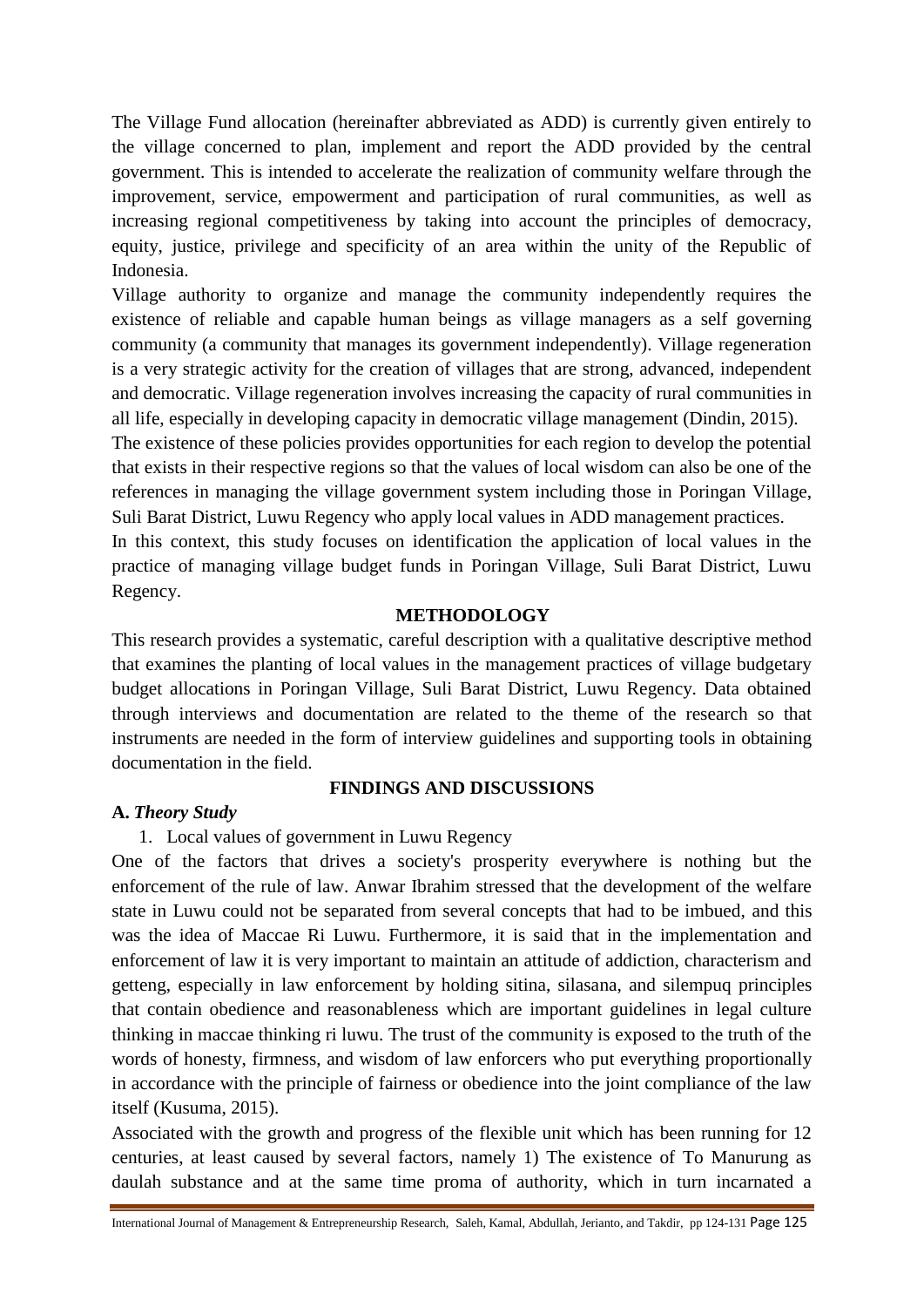'political myth', and the formation of 'Elite power' "For the offspring in the future; 2) The existence of Pangadereng as the administration of government which includes Ade '(adat), Rapoang (law), Wari (rules of social statification), Bicara (judicial), Sara (rule of Islam); 3) The existence of siri and pacce that are identical with self-esteem and solidarity which is a weltanschauung, which is a manifestation of human existence that functions as a bond and glue of the nation.

State glory is possible by fulfilling the eight main requirements for State officials: 1) maintaining honesty; 2) always say right; 3) firm in the right position; 4) introspection; 5) be generous; 6) maintain a friendly attitude; 7) maintaining courage, and 8) not favoritism. As in practice, the government of the Luwu Union period has a monarchic pattern, with an administrative system that has a primordial pattern. Even so, the model of power that is built leads to public services, paying attention to the prosperity and peace of the people.

Edward L Polinggomang explained that in this relationship a tradition of supervision over the kekyaan of the ruler was built by recording his wealth before and after becoming Datu, a challenge that was built to limit and hinder the use of authority in the administration of the government in order to enrich themselves. In fact, in the administration of the government, a customary council organization was created which served to give advice and consideration and even form a joint policy with Datu, as a strategy to avoid the authority of political control holders. In this case, the Luwu Unity government system was monastic, but it was democratic (Edward, 2015).

Some of the concepts above, although with a very concise description, at least have become an important and integrated part of the past life of the Luwu Union; It cannot be denied that the messages mentioned above are not only normative, but the greatness, existence, and golden age of this kingdom have become evidence of how these concepts become evident in their application.

2. Village Fund Allocation (ADD)

Republic of Indonesia Government Regulation Number 72 of 2005 concerning Villages, village fund allocation is part of the central and regional financial balance funds received by the district / city for the village of at least 10%, which is proportionally distributed to villages (Peraturan, Pemerintah, Republik Indonesia, 2005).Village Fund Allocation (ADD) According to Law Number 6 of 2014 concerning Villages is part of the balance fund received by regencies / cities at least 10% (ten percent) in the regional income and expenditure budget after deducting special allocation funds (Nomor).

According to the Meranti Islands Regional Regulation Number 16 of 2011 concerning Village Finance that the village income and expenditure budget, hereinafter abbreviated as APBDesa, is an annual village financial plan that is discussed and agreed upon jointly by the village government and the Village Consultative Body (BPD) stipulated by the Village Regulation. Thus ADD is sourced from regional tax revenue sharing and part of the central and regional financial balance funds received by the district / city for the village.

# **B.** *Application of Local Values in the Practice of Managing Village Fund Allocation in Poringan Village, Suli Barat District, Luwu Regency*

Every village has its own customs and local cultural values. This is based on the fact that the territory of Indonesia consists of various tribes, races, languages, ethins and cultures, making Indonesia a multicultural nation. In this multi-ethnic society's life, pluralism does not only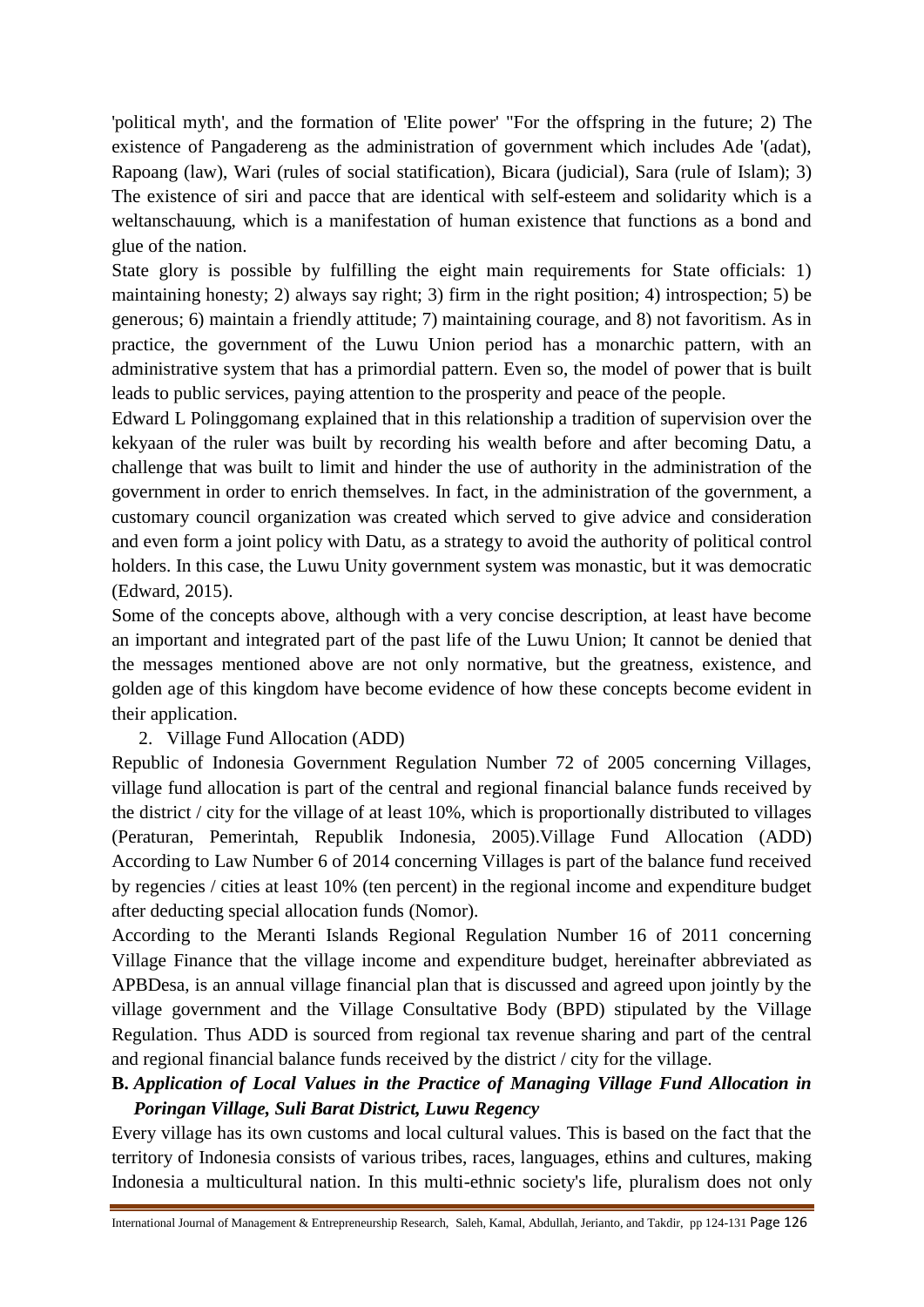imply differences, but it also contains reciprocal interactions between the Village Head and his community and or fellow community members. In such a society, the problem that usually arises is the difficulty of reaching an agreement in laying the foundation for a good and appropriate system of government, coupled with the decreasing moral ethics, this is related to the swift flow of change and the strong impact of globalization which can have a negative effect on living community and within the government itself. It appears that the weak attitude and critical power of the community results in a lack of ability to select negative values and global culture so that positive local values erosion occurs.

In this case, the role of the Village Head as a leader and all his devices is needed as an example and can protect his community not to be negatively affected by the current globalization by respecting and upholding local customs and values in his area. Based on the researchers' investigation, it was found that there were three local values that were still applied by policy makers in the Village of Poringan, Suli District, Luwu Regency in managing the Village budget. The moral values consist of:

# **1.** *Adele* **(Fair)**

Literally, the word fair comes from fair Arabic which means in the middle. Justice means placing something in the middle, not one-sided or in other words fair means putting something in its place.

The aim of the Indonesian state is the fulfillment of justice for all the people of Indonesia, this is stated in the Opening of the 1945 Constitution and the fifth principle of the Pancasila. The message contained in the Preamble of the 1945 Constitution should be a guideline and encouragement for government administrators that the main task of the government is to create justice. Fair treatment to society indiscriminately. Humans are essentially the same as their dignity, including humans as countries. Therefore, state officials should guarantee fair treatment of their citizens.

From the understanding of the concept of Adele (fair) understood by researchers based on the philosophy of the Kingdom of Luwu, Adele (fair) can be interpreted as an act or behavior that is not biased, placing something in its place or not arbitrary. This is based on the results of interviews with the Head of Poringan Village who said that the fair was proportional. All do not have to be as many, but conditioned according to needs (Luwu, et al., 2018). Based on the results of the interview above, according to the Village Head Poringan, fairness and proportional attitudes do not have to be shared equally, but put things according to community needs.

The same thing was also conveyed by Community Leaders and Indigenous leaders of the Village of Poringan that Adele was the same as putting something in its place. This attitude is very important for regional leaders, especially the Village Head, to remember that Poringan is an area that still maintains ancestral heritage (Luwu, et al., 2018).

Based on the interview above, the Customary Leader believes that the local value of Adele is a very important thing to understand, especially in Poringan Village. Because besides teaching good values, it is also a form of ancestral inheritance from the Kingdom of Luwu so that it has become an obligation to be preserved and preserved by the next generation.

Universally the concept of justice can be widely known by every community, including government leaders. Where leaders know that justice is an act that does not discriminate and provide services equally to every community. But according to the aims and objectives of this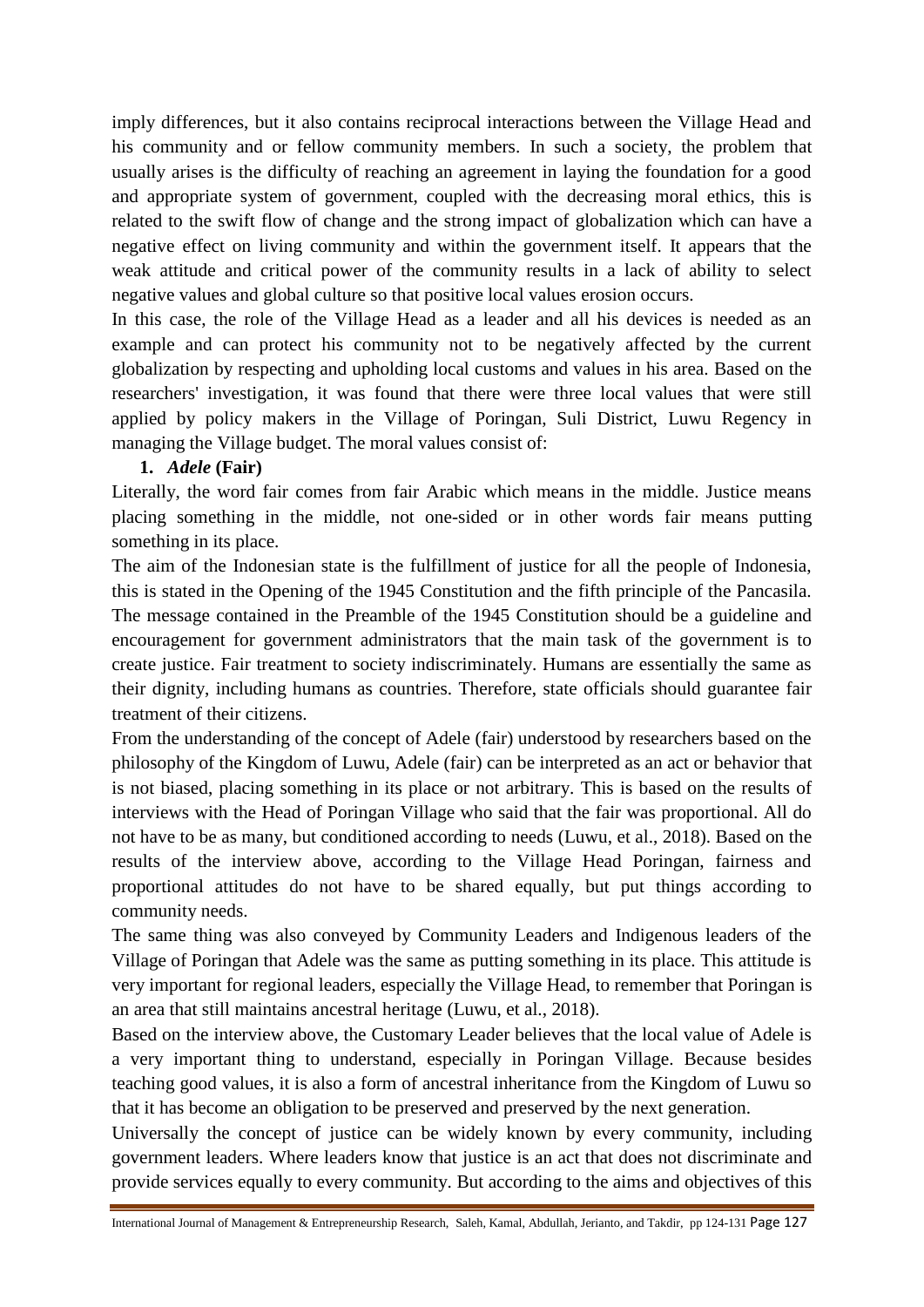study which tried to elevate local wisdom as a philosophy or special spirit in managing government there needs to be an understanding of the existence of this value in the culture of a nation or region especially for leaders.

The concept of justice which was actualized in the concept of leadership of the kings of Luwu has long relied on the philosophy put forward by I Sehe Makkunrai, namely Siwennimi adele mapparenta datu-e, while patappulo wenni sempajangnge. meaning: "The government that does justice overnight is the same as forty nights establishing a prayer." From the search results through interviews and documentation, it was found that the adele concept in managing ADD was very real, among others by conducting budget discussions in a transparent manner and the community being the supervisor in the use of ADD.

# **2.** *Lempu* **(Honest)**

In terms of language, honest is acknowledging, saying or giving information that is in accordance with what really happened / reality. Honest attitude is an attitude that attempts to adjust or match information with phenomena or reality. Honesty in the Indonesian language dictionary is a straightforward, sincere and sincere action.

As for honesty, according to Maccae Ri Luwu's thinking as a benchmark rather than the value of Lempu (honest), that is:

- a. a. The person who is guilty of him is forgiven
- b. b. He is trusted and does not betray that trust
- c. c. Not greedy or not wanting what is not his right
- d. d. He did not demand a good, if only he enjoyed it, only for his personal interests (Rahman, 2013).

Honest attitude is what comes out of the conscience of every human being and is not what comes out of the results of thoughts that involve the brain and lust. In another sense honesty is the value of goodness as a positive trait that is accepted by everyone, anytime and anywhere.

The results of interviews with the Village Secretary obtained by the author are related to understanding the value of *lempu* (honest) as follows: what is meant honestly is open, not covering up what actually happened, but will tell the truth according to the facts. The application in running the wheels of government the village apparatus must always be open, accept all the people both in the form of dissemination of information, assistance and transparency in the management of existing village funds budget allocations (Luwu, et al., 2018).

The value of *lempu* that is understood by the informant is that it does not issue false words, carry out the mandate that has been given, as it is, straighten the things that are problematic and put things in place and be open in any case. In the theory of democracy, open government is an essential or important thing, especially the free access of every society to various sources of information, so that there is no mutual suspicion between individuals, society and the government. Openness in the implementation of each policy must be clear, not carried out in secret, confidential but planning, implementation, accountability can be known to the public and the public has the right to factual information about various matters relating to the making and implementation of policies.

# **3.** *Getteng* **(Firm)**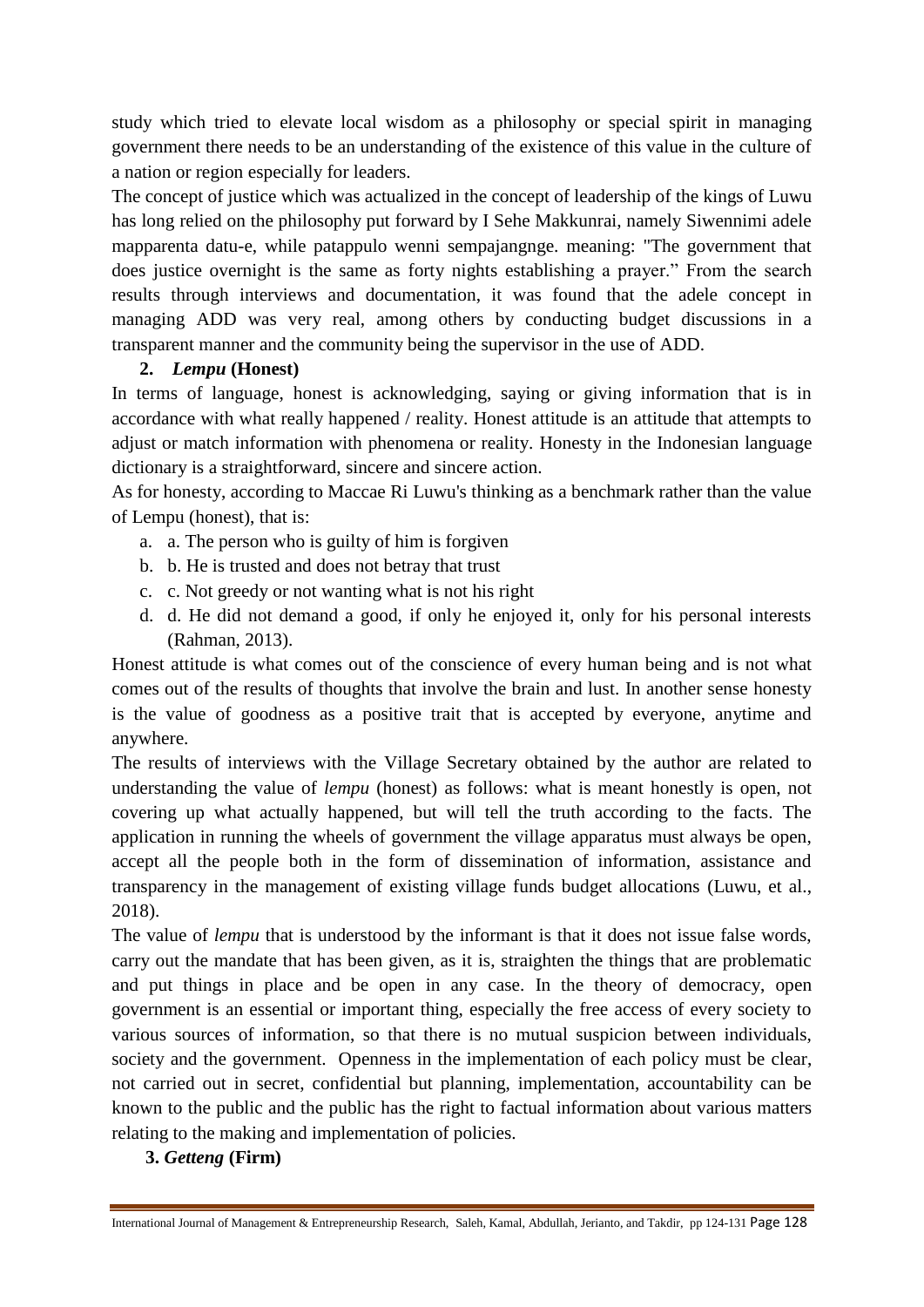Firm means that it remains and does not change hearts, and holds fast to what it thinks. A person who is called a firm stance if he has an opinion that is not easily changed and is called a person who does not have a position if he easily changes his opinion even easily influenced by the opinions of others.

Getteng *(firm)* is a behavior that adheres to the principles that have been made and is based on truth values *(tongeng).* In addition, according to *Maccae Ri Luwu's thinking,* there are several forms of behavior that can indicate that someone has a strong attitude, namely:

- a. Do not deny promises and do not step over (betray) the agreement
- b. Do not break down finished goods
- c. Do not change decisions
	- d. When adjudicating, later it will break up then stop (Rahman, 2013).

Firm in stance is a person who is expected to be in the midst of society, only very few people are like that. This people's dignity will be very positive for the good of the community.

The following is the result of an interview with the Village Head about tense (steadfast) understanding as local wisdom in viewing the concept of constancy. Firm as well as firmness, firm in stance. Whatever responsibility is given is based on the rules that have been applied. Consistent with established rules (Luwu, et al., 2018).

The same thing was also conveyed by Indigenous Village Leaders in Poringan: Firm in it contained a firm attitude, in accordance with the rules. As for what is called a firm stand, he will not leave a promise. The point is that when we have made a commitment or a promise, it must be kept and must be maintained as a form of consistency in carrying out tasks, especially the government (Luwu, et al., 2018).

From the results of interviews with informants who understood Gteng's local cultural values it can be concluded that the intended getteng is not leaving promises or commitments that have been made, consistent in carrying out the mandate and responsibility, firmly acting accordingly, and not changing what has been decided.

These three local values are within 1 scope called integrity. A leader must have these three things if you want to lead. The community will feel peaceful and peaceful if the leader applies this value because there is no suspicion, the leader obeys the rules and does not discriminate between the people. Parable if the leader who does not have integrity, is like a deep and big river but it is not runny, then there will be no benefit from the river. If the river has clear, calm and clean water, then all the people will feel calm, cool and bring many benefits (Luwu, et al., 2018).

The awareness of the importance of local values is one of the things that indicates that government leaders in determining their policies still pay attention to existing local values. This is in line with the results of interviewing the author with the informants who understood in this study. Where the informant stated that the local cultural values of *adele, lempu and getteng* are a very important concept of value to be applied especially in order to support existing governance activities, especially in Poringan Village.

Because in addition to being a form of noble inheritance from the ancestors of the Kingdom of Luwu, the local values are very relevant to the teachings of religion that teach about the values of virtue and noble character. So that it can be used as a basis in acting and behaving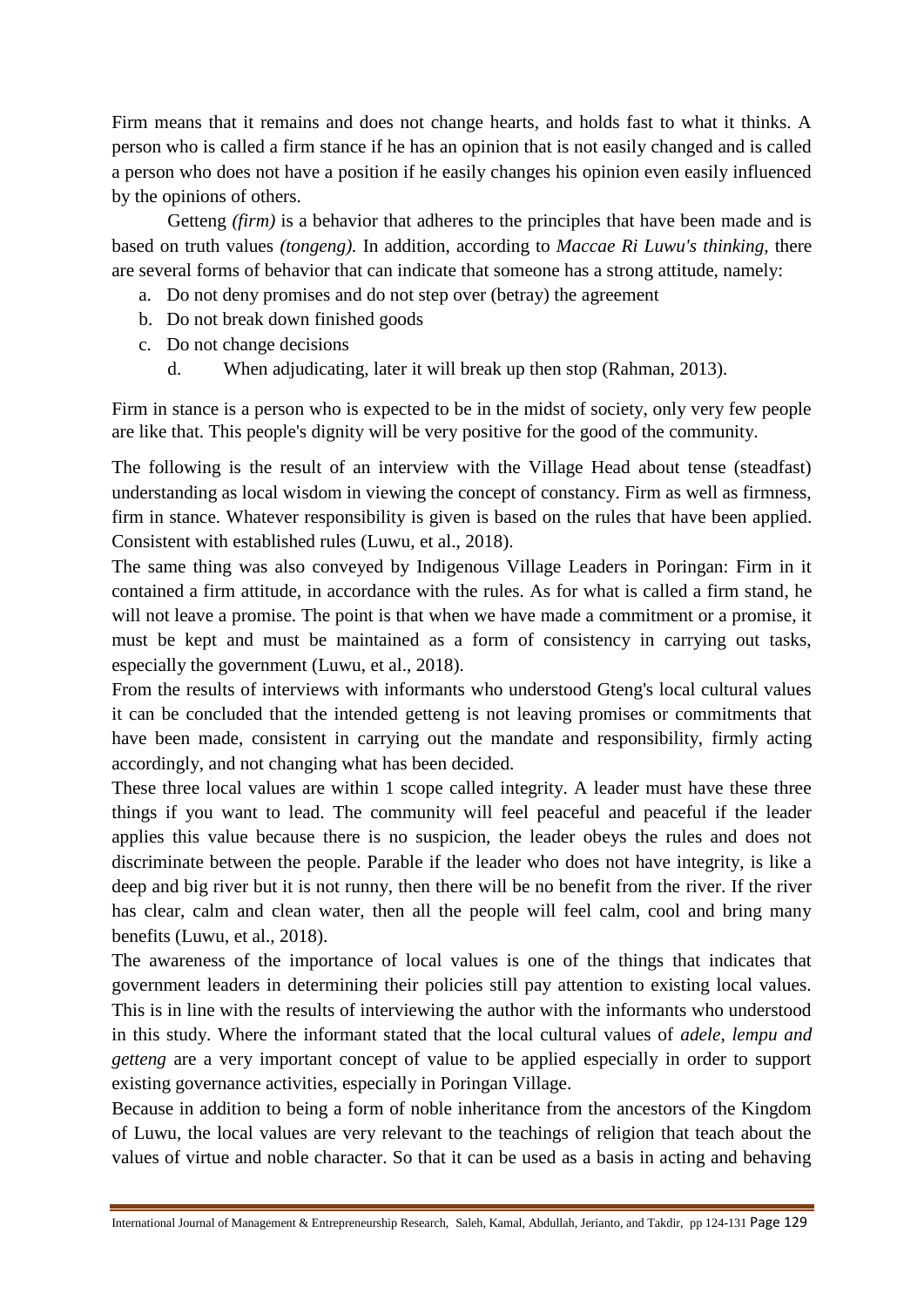primarily in organizing a system of government to realize good and right governance and still rely on local wisdom.

Related to this research, the intended application is the action and implementation of the concept of local values of *adele, lempu, and getteng* by the Village Head and his staff in carrying out their main tasks and functions, especially in managing village budget funds stipulated in legislation, both in the form of government regulations as well as regional regulations as outlined in the form of main tasks and functions.

What is meant by basic duty is the most basic task and must be carried out from a position or organization. The main task provides an overview of the scope or complexity of the position or organization. While the function is the realization of governance tasks in certain fields that are implemented in order to achieve national development goals. Functions can also be interpreted as a group of activities belonging to the same type based on the nature or implementation.

A leader is someone who has the ability to regulate the form of government effectively and efficiently. In order for order to occur, arrangements are needed regarding the division of tasks, ways of working and the relationship between one job and another. This regulatory activity is called administration, which needs to be controlled or led by a leader.

### **CONCLUSION**

Based on the previous discussion, it can be concluded that the application of local values in the management of village fund allocation in Poringan Village, Suli Barat District, Luwu Regency uses the concept of *adele* (fair). This concept can be seen in the allocation and use of ADD where the community is directly involved , *lempu* (honest), that is by accepting all of its people both in the form of disseminating information, assistance and transparency in the management of existing village budget funds, and gaining (steadfast), namely by means of firmness, firm in their stance. Whatever responsibility is given is based on the rules that have been applied. Consistent with established rules.

#### **References**

- Diantha, I Made Pasek Diantha*, Hukum Pidana Internasiona; dalam Dinamika Pengadilan Internasional*, Jakarta: Kencana Prenada Media, 2014.
- Ghozal. Abdullah, Dindin. 2015. *Kader Desa : Penggerak Prakarsa Masyarakat Desa*. Jakarta. Kementerian Desa, Pembangunan Daerah Tertinggal, dan dan Transmigrasi Republik Indonesia, 2015.

Huda. Ni'matul, *Hukum Pemerintahan Daerah*. Bandung; Nusa Media, 2012

- Kusuma IC. Andi Ima, *Legacy Tana Luwu.* Sulawesi Selatan; Dinas Kebudayaan dan Pariwisata Profinsi Sulawesi Selatan, 2015.
- Polinggomang. Edward L., *Kedatuan Luwu Dalam Perspektif Sejarah Sulawesi Selatan.*  Luwu Timur: Pemda Luwu Timur. 1995.
- Rahman. Fahri Rezki, *Akutalisasi Nilai Budaya Lokal dalam Kepemimpinan Pemerintahan di Kota Palopo,* Skripsi. Makassar: Unhas, 2013.
- Republik Indonesia, *Undang-Undang RI Nomor 6 Tahun 2014 Pasal 1.*

Republik Indonesia, *Undang-Undang RI Nomor 22 Tahun 1999.*

Repubik Indoneisa, *Peraturan Pemerintah Republik Indonesia* Nomor 72 Tahun 2005, Pasal 68 ayat (1)

International Journal of Management & Entrepreneurship Research, Saleh, Kamal, Abdullah, Jerianto, and Takdir, pp 124-131 Page 130